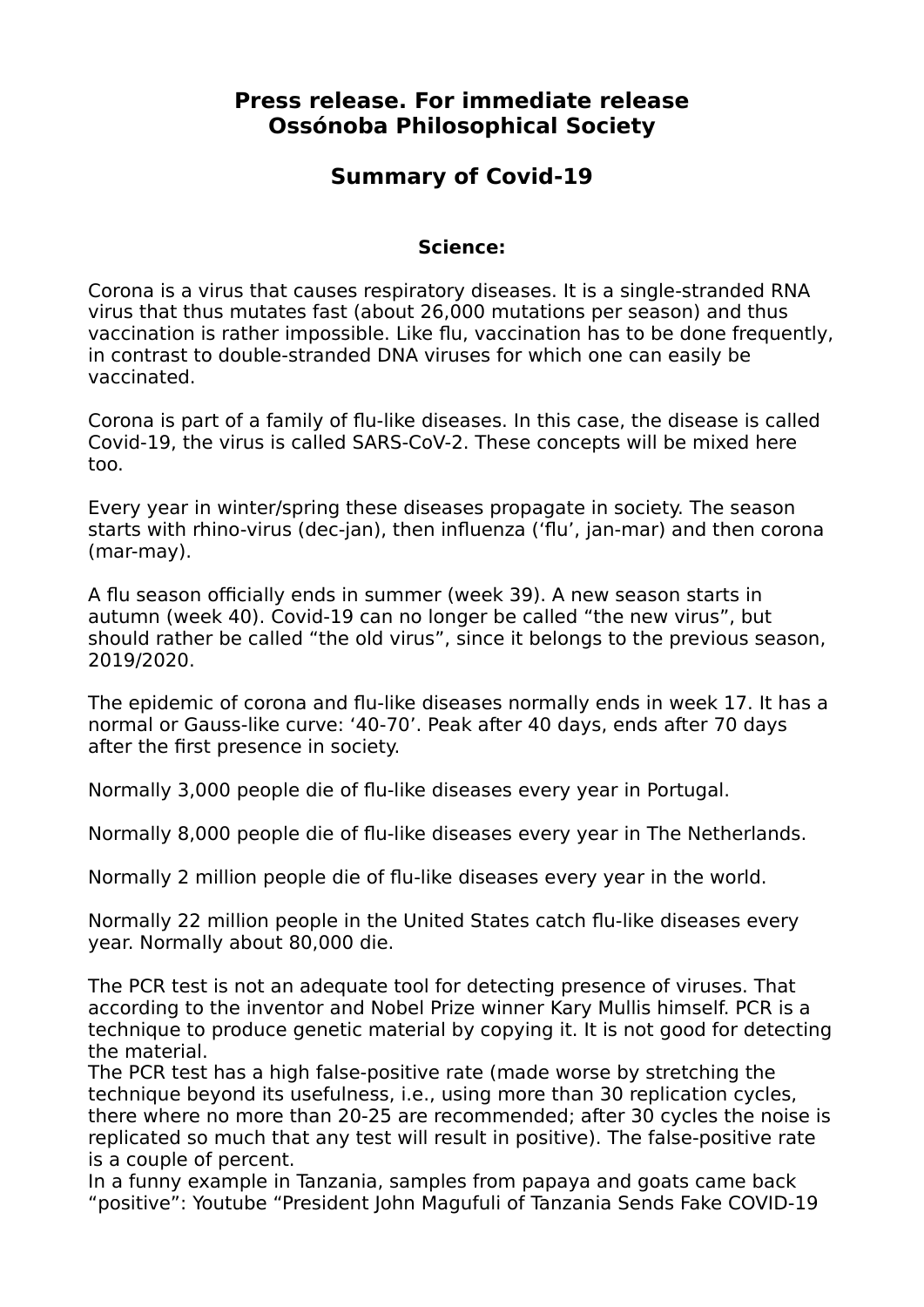Test Samples to the Lab That Test Positive" ([https://www.youtube.com/watch?](https://www.youtube.com/watch?v=FvqeloNqPWE) [v=FvqeloNqPWE](https://www.youtube.com/watch?v=FvqeloNqPWE)). Less common use is anti-body tests that can detect past infections too.

An interesting mathematical 'effect' (Bayesian Trap) is that if 99% of the tests are correct, and you are tested positive, it does not mean you have with 99% certainty the disease. Actually, much less. Mathematics is beautiful! See video "The Bayesian Trap" of Veritasium: <https://www.youtube.com/watch?v=R13BD8qKeTg>

Old people, when they die, normally test positive for everything. There is a

huge difference between dying *with* a virus and dying *of* a virus! "How Dr. Wolfgang Wodarg sees the current Corona pandemic" ([https://www.youtube.com/watch?v=p\\_AyuhbnPOI](https://www.youtube.com/watch?v=p_AyuhbnPOI))

**The corona virus spreads by prolonged presence in a closed room with recycled air (without ventilation)**. In the US (esp. New York) elderly people were confined (locked up) in elderly homes with the air recycled and this basically killed them (\*: as such, especially rich countries, like the US, UK and Netherlands, were affected most). A cruise ship, Diamond Princess, full of passengers was locked down and 20% got infected by the recycled air of the air-conditioning system. Locking up people increases the infection rate. To avoid spreading, air has to be refreshed constantly (open the windows!). Avoid attending 'super spreader events' (such as indoor choirs, or indoor carnival festivities).

Since the virus spreads by aerosols (ultra-fine droplets that can penetrate the lungs, and not by large drops nor by skin contact) masks and disinfectants have no effect. Masks have no proven effect, but might serve the purpose of showing to each other that citizens treat the threat seriously. It is a litmus test.

The virus cannot be eliminated by quarantine measures. Quarantine only works if all cases are inside the quarantine zone. This is not the case. Thus quarantine may slow down the propagation, but not eradicate the virus. When the quarantine is lifted a second wave (and third wave, fourth wave, etc.) is guaranteed. Quarantine is based on the misplaced hope that vaccination may be the answer.

Closing down the economy will cause misery, one way or another. Goods not produced cannot be consumed. Moreover, once a down-turn has started, economy will spiral into ruin, just like an up-turn can cause an eternal growth of wealth and welfare (the basis of debt-financed capitalism).

### **Facts:**

The flu season is over. And we can thus make a summary as follows:

In the season (up to 30 September), 7,174,661 people caught covid-19 in the United States (33% of normal). This season 205,201 died (256% of normal. \*: see comment below).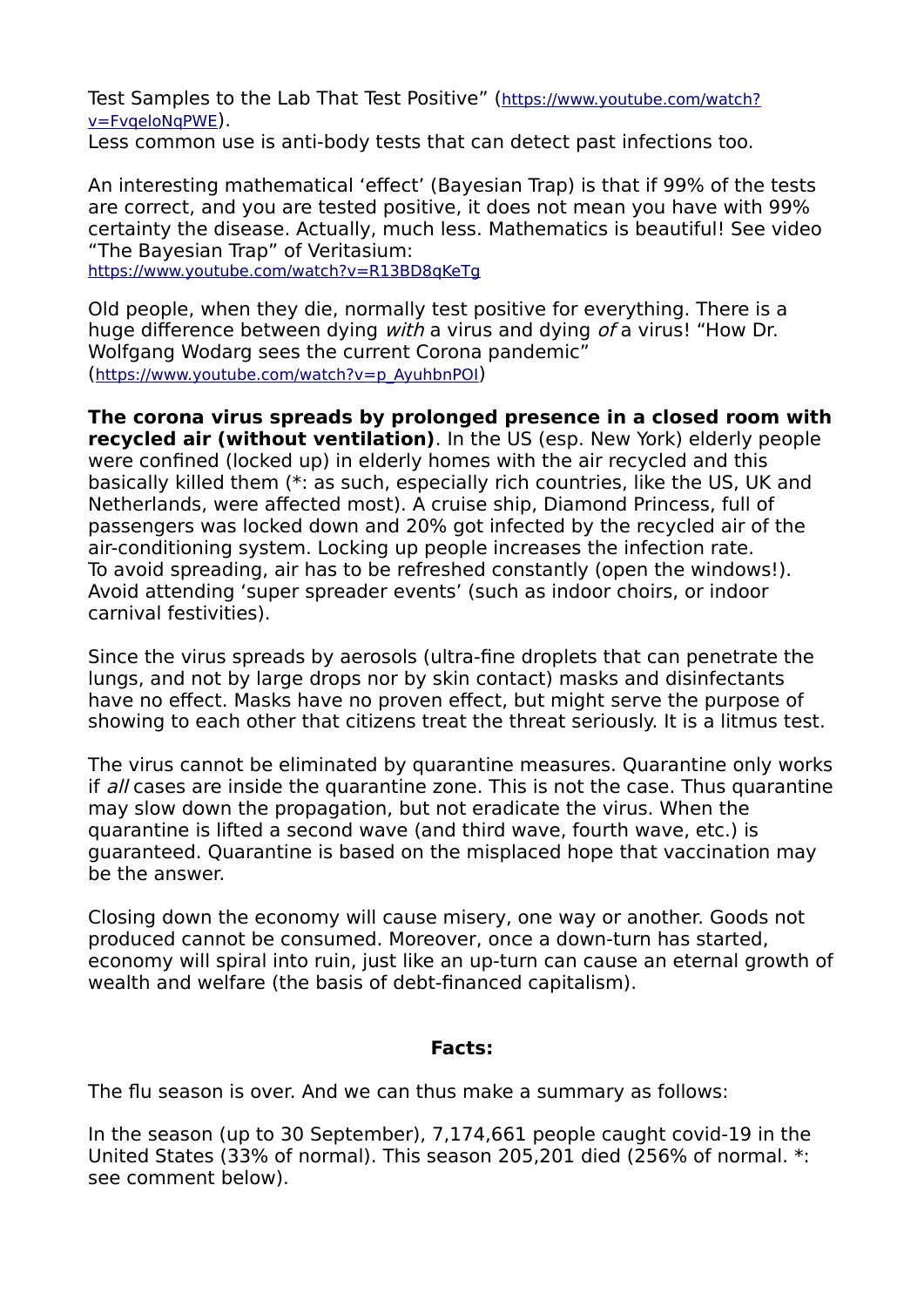In the season, as of today (30 September 2020), 1 million (1,005,730) people died of covid-19 in the world (50% of normal deaths).

In the season (up to 30 September), 1,957 people died of covid-19 in Portugal (65% of normal deaths):



(source: https://covid19info.live/portugal/)

Note on the right the Gauss-curve in the beginning following the 40-70 rule and ending in week 17 (beginning of May). This is covid-19.

In the world, 10% of the population (750 million people) have been infected by the covid-19 virus. This makes the mortality rate equal to 0.13%, similar to a normal flu epidemic.

[https://www.irishtimes.com/news/ireland/irish-news/covid-19-world-in-for-a-hell-of-a-ride-in](https://www.irishtimes.com/news/ireland/irish-news/covid-19-world-in-for-a-hell-of-a-ride-in-coming-months-dr-mike-ryan-says-1.4370626)[coming-months-dr-mike-ryan-says-1.4370626](https://www.irishtimes.com/news/ireland/irish-news/covid-19-world-in-for-a-hell-of-a-ride-in-coming-months-dr-mike-ryan-says-1.4370626)

Research by Ioannides, a leading virologist, peer-reviewed and published in the official WHO bulletin concluded a relatively low mortality rate of 0.23%, which places it in the range of a normal mild flu for which no masures have to be taken:



studies with a sample size  $\geq 500$  as of 9 September, 2020. I also retrieved additional results of national studies from preliminary press releases and reports. I assessed the studies for design features and seroprevalence estimates. I estimated the infection fatality rate for each study by dividing the number of COVID-19 deaths by the number of people estimated to be infected in each region. I corrected for the number of antibody types tested (immunoglobin, IgG, IgM, IgA).

Results I included 61 studies (74 estimates) and eight preliminary national estimates. Seroprevalence estimates ranged from 0.02% to 53.40%. Infection fatality rates ranged from 0.00% to 1.63%, corrected values from 0.00% to 1.54%. Across 51 locations, the median COVID-19 infection fatality rate was 0.27% (corrected 0.23%): the rate was 0.09% in locations with COVID-19 population mortality rates less than the global average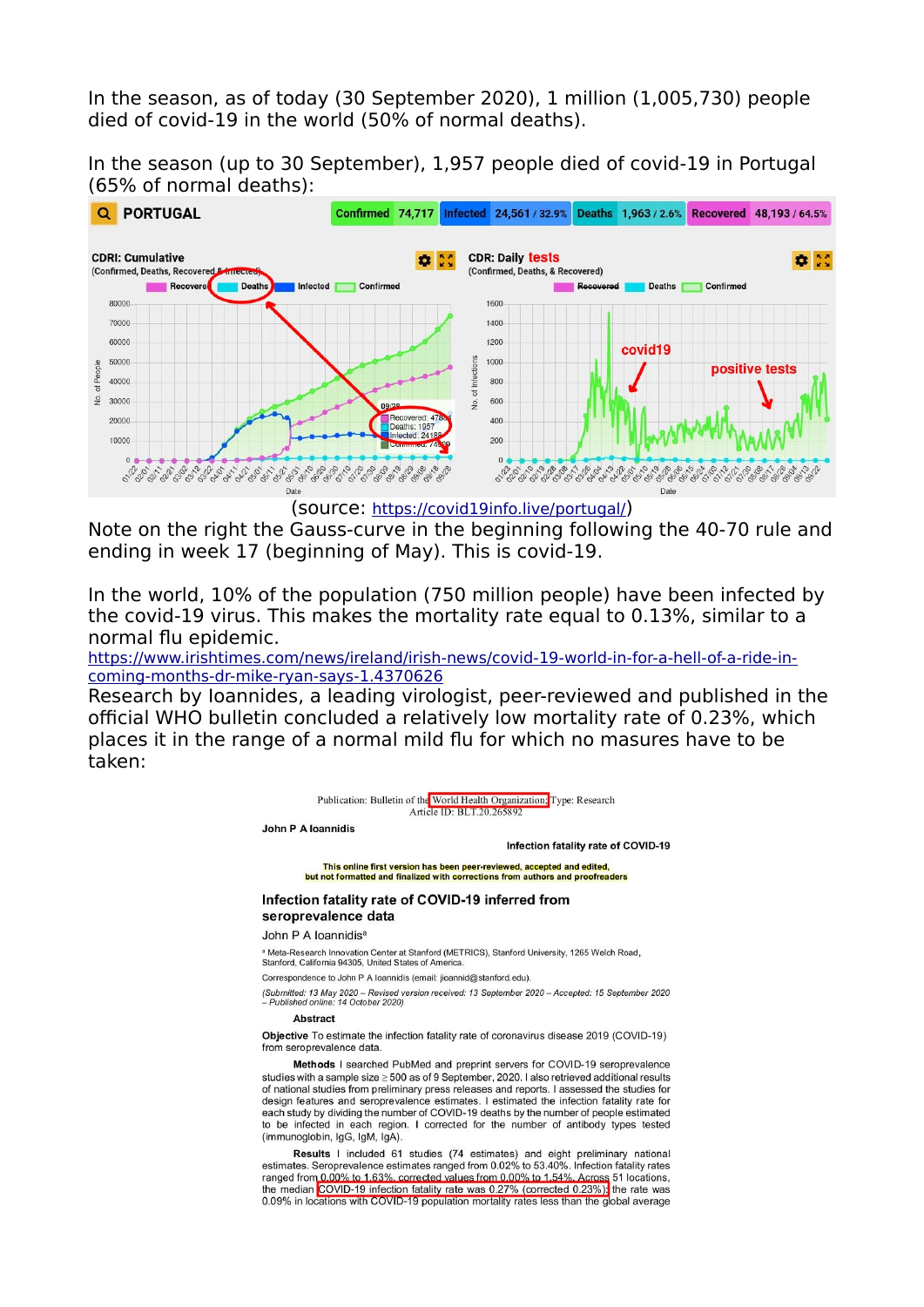

The epidemic ended in week 17/18 in Europe; no more excess deaths are observed since then. The pandemic is over (in Europe) since May:



Continuing the measures in summer is silly! The alternative explanation is that the virus is still circulating in society but has mutated into something rather harmless. Either it is gone or harmless. Anyway, no measures are needed.

Reality of the Bayesian Trap: "NY TIMES: Up to 90% Who've Tested COVIDPositive Wrongly Diagnosed!" [https://www.redstate.com/michael\\_thau/2020/09/03/ny](https://www.redstate.com/michael_thau/2020/09/03/ny-times-up-to-90-whove-tested-covid-positive-wrongly-diagnosed-truth-a-whole-lot-worse-pt-2/)[times-up-to-90-whove-tested-covid-positive-wrongly-diagnosed-truth-a-whole-lot-worse-pt-2/](https://www.redstate.com/michael_thau/2020/09/03/ny-times-up-to-90-whove-tested-covid-positive-wrongly-diagnosed-truth-a-whole-lot-worse-pt-2/)

In Portugal (a lot of free air even in spring) the epidemic never was anything serious, it barely registered:





Because nearly all 6,380 deaths in The Netherlands in this season (normally 8,000 flu-like diseases) were attributed to covid-19, nearly nobody officially died of influenza (only some 400). There seems a political necessity to make the pandemic appear bigger than it is by counting flu-deaths as corona-deaths.

The 'second wave' in Portugal (and other countries alike) is caused by a tremendous increase in tests. With the false positives rate some %, testing 100 thousand people a day will have some 2 thousand 'cases' a day. (Media calling them 'infections' is fake news; they are merely positive tests).

Even the 'correct-positive' cases are not infections. These people simply have traces or parts ('snippets') of the virus in their body (from earlier unnoticed, asymptomatic, infections?) and now have other respiratory diseases, very likely rhinovirus (see image below). These people are ill and have the virus, but do not have the corona-disease, but the rhino-disease (Title: "samples taken from people with acute respiratory issues"):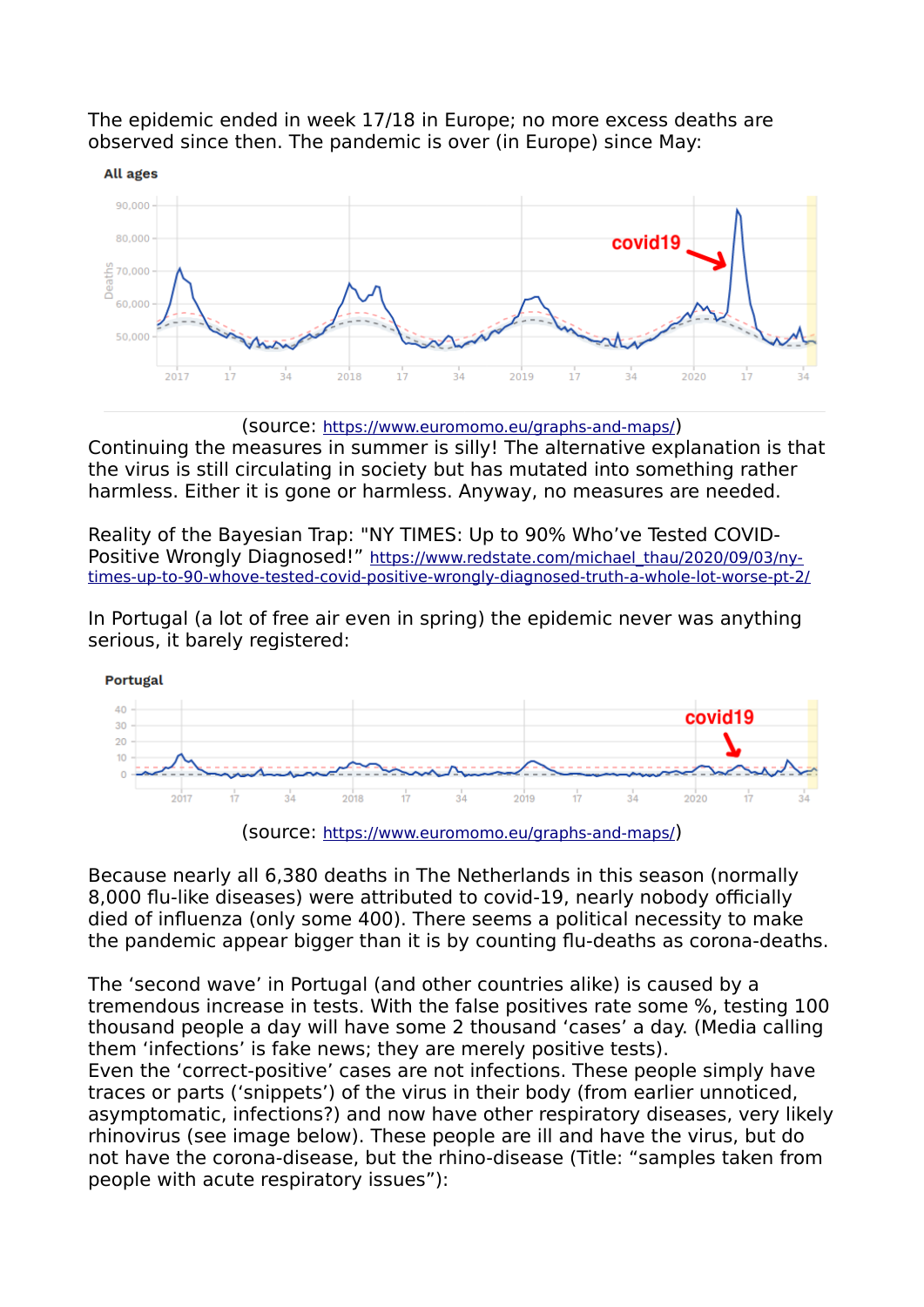

Monsters afgenomen bij mensen met acute klachten aan de luchtwegen

(Source RIVM: <https://www.rivm.nl/griep-griepprik/feiten-en-cijfers>). Covid-19 disappeared effectively in week 19 (two weeks delayed because of the measures?)

There is no proof anywhere that any of the measures against covid-19 actually had any effect. In extreme cases, Italy and Spain (locked down) were hit hard, there where Sweden (mild measures) and Belarus (no measures whatsoever) were hit lightly. There is no correlation between intensity of the measures and severity of the epidemic.

Hydrochloroquine seems to have a positive effect (faster recovery if taken in an early stage of the disease).

Many people suffer from lack of access to health care and other collateral effects of the measures. As an example, in Portugal thousands of surgical interventions in the treatment of cancer were postponed. These people will prematurely die along the year(s).

Many doctors and scientists warned against the measures. They do more harm than good. Many video messages of highly qualified people go around social media to inform us. The main stream media is of appalling low quality and does not inform people, but only foments fear.

The list of social media or 'alt-media' (alternative media) messages is too large to show here and the list grows exponentially. Just do a search and you will easily find such videos and messages. However, there is an increasing amount of censorship from institutions such as Google, Facebook and Youtube to ban opposing information. Google that in last US presidential elections (2016) were dismayed by the Trump victory and promised to do everything they can to avoid a reelection in 2020: <https://www.youtube.com/watch?v=VYaCCx4VIgU>. Google is your source of information and they unleashed a Trump bashing campaign.

In the Netherlands, the 'second wave' has many more 'cases' (positive tests) but no associated deaths. Either the virus has mutated into something harmless (but, then, what does the test test? Apparently many different viruses), or the testing is nonsense.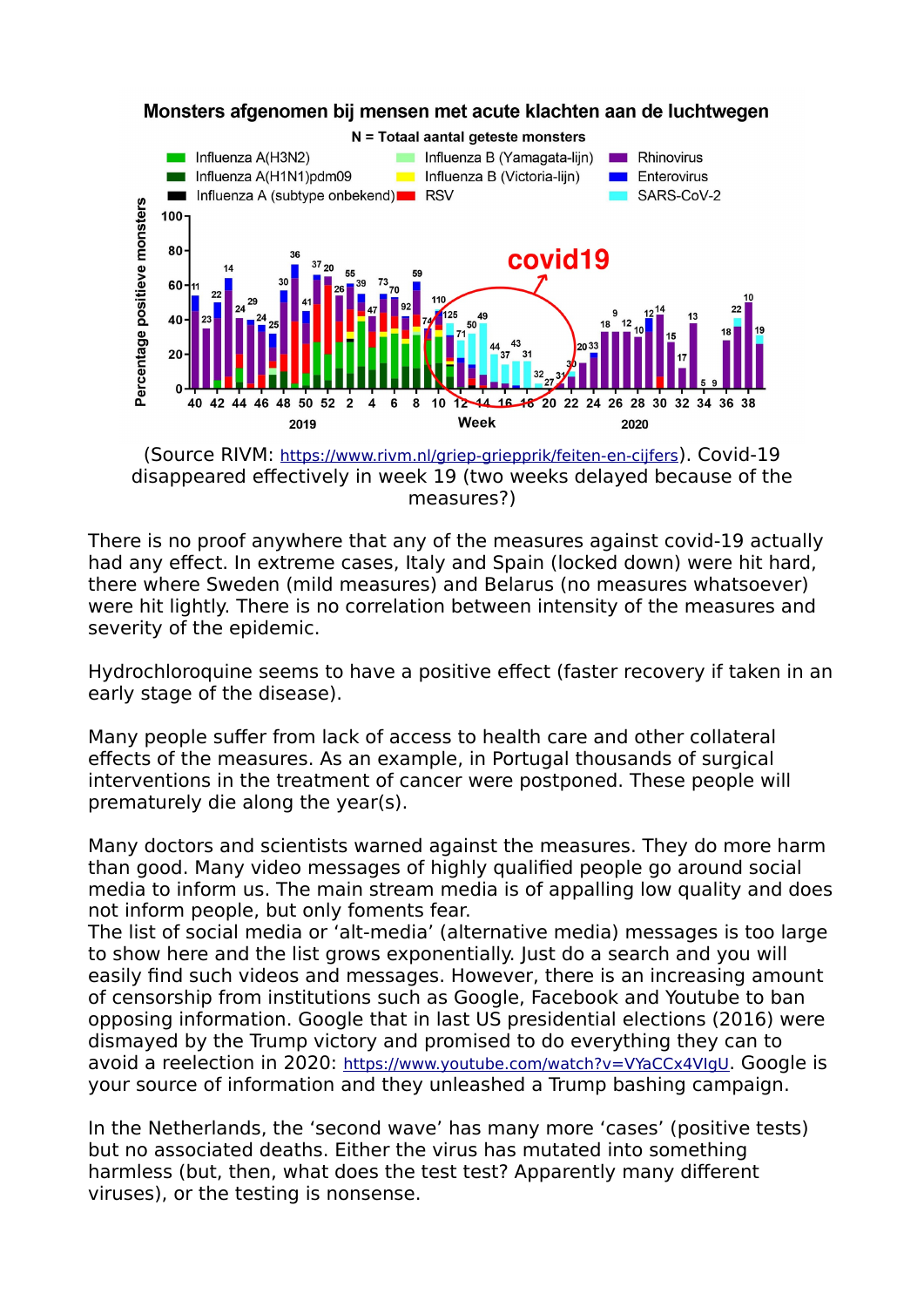



data: [https://covid19info.live](https://covid19info.live/)

In China, there is no second wave at all. Somehow, a regime can make a choice to have, or not, a pandemic. It shows it is all a political game.

Many so-called Nightingale (field) hospitals were erected. Most little used or not used at all. An example is the one close to the Estádio do Algarve. Only a couple of patients were ever seen there. Millions of euros were wasted that could have been used on useful things.

The covid-19 virus was detected in waste water of Barcelona in samples of March 2019, a full year before the outbreak of the 'new' virus. Either the virus is not new, or the tests are not meaningful.

<https://www.reuters.com/article/us-health-coronavirus-spain-science-idUSKBN23X2HQ>

#### **Politics:**

The problem started with the World Health Organization (WHO) that classifies diseases from A (most threatening) to D (least threatening). An unknown threat is automatically classified as 'A' (like ebola) and automatically (without human intervention) the system is triggered; a script is started. No human person has the authority, nor the guts, to oppose the script that everybody in the world agreed upon beforehand. In this bureaucratized system (document IHR2005), the trigger causes all regional (national) health organizations to be triggered in cascade (document PHEIC, public health emergency of international concern) and they are obliged to treat the disease as a threat equal to ebola. Nobody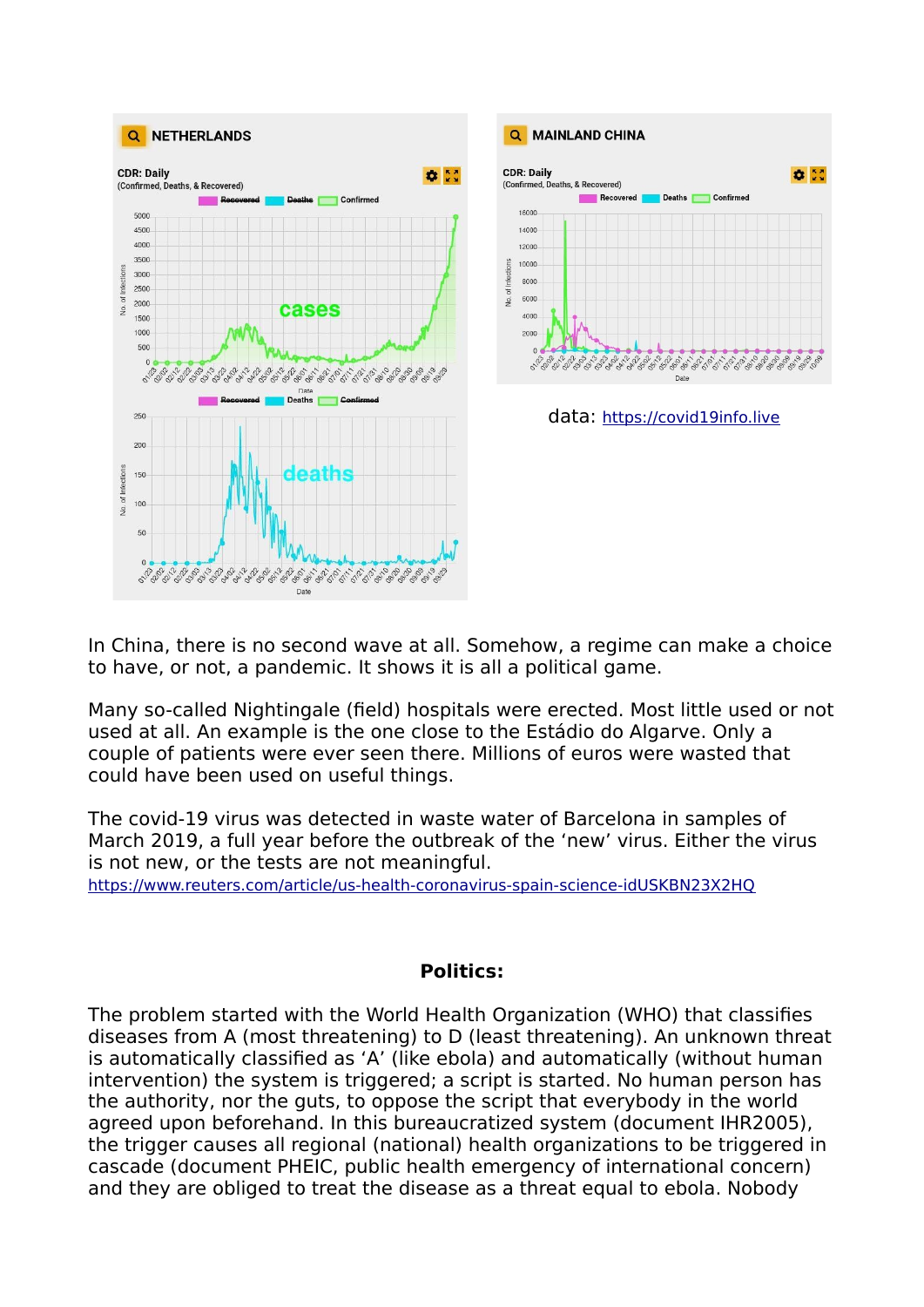can oppose it. (Calling it "a mere flu" is political suicide. Viz. Bolsonaro of Brazil; the entire media circus will be sent to you like a pack of hungry wolves). Covid-19 was originally classified as an unknown threat with all three criteria of a severe threat met:

[https://www.npr.org/sections/goatsandsoda/2020/01/30/798894428/who-declares-coronavirus](https://www.npr.org/sections/goatsandsoda/2020/01/30/798894428/who-declares-coronavirus-outbreak-a-global-health-emergency)[outbreak-a-global-health-emergency](https://www.npr.org/sections/goatsandsoda/2020/01/30/798894428/who-declares-coronavirus-outbreak-a-global-health-emergency)

The (unstoppable) wheels were set in motion …

The idea that "everything will be OK after a vaccine is developed" is incorrect. As mentioned in the beginning, a vaccine for RNA viruses is always rather ineffective (take for example the flu shots). Moreover, the head of the WHO, Tedros Adhanom Ghebreyesus, declared that even after developing a vaccine things will never go back to normal. "WHO warns coronavirus vaccine alone won't end pandemic: 'We cannot go back to the way things were'" ([https://www.cnbc.com/2020/08/21/who-warns-a-coronavirus-vaccine-alone-will-not-end](https://www.cnbc.com/2020/08/21/who-warns-a-coronavirus-vaccine-alone-will-not-end-pandemic.html)[pandemic.html](https://www.cnbc.com/2020/08/21/who-warns-a-coronavirus-vaccine-alone-will-not-end-pandemic.html))

None of the politicians (like lousy generals in a war) made an exit strategy beforehand. There was never agreed upon a term "if <X> happens, or parameter  $\langle Y \rangle$  sinks below value  $\langle Y \rangle$ , we are going to stop the measures". Very bad management of a country. This now ruins us. Ask yourself: What should happen in order for us to call the pandemic over? As such, the pandemic will probably never end.

Part of the approach of treating the threat is to use all communication channels (media, politicians, famous people) as propagation of information (to cause the necessary change in people's behavior) where only the views of the script are allowed to pass. (Editors of important journals, such as NRC and De Volkskrant, admitted to such). Example is Pieter Klok, head editor of the Dutch Newspaper De Volkskrant, who says here his newspaper will only pass information from the government: <https://twitter.com/containmentnu/status/1272146024463810561> Thus forfeiting the role of the press to be a check-and-balances of the regime. Ask yourself: Would you have noticed an epidemic is going on if the media had not informed you about it? How many people in your vicinity died of covid-19? Because of this concerted media effort, people at large are misinformed; They imagine the pandemic to be much worse than it actually is (or better to say was).

The pandemic script was trained in October 2019 in Event 201. (<https://centerforhealthsecurity.org/event201/>)

Opposing the official narrative and view of the script is to be considered a threat to society. No opposition to the official narrative is allowed. Everybody should unite and align behind the agenda of the regime for the good of the nation, even in the academic world. This is the ideology of fascism.

In fascism everybody 'feels good' about their positive actions. People want to 'contribute' to the solution which for most people consists simply of ostracizing dissidents, if not reporting them directly to the authorities. Signs to look for is the use of the word 'together' and other synonyms of unity, as in "together we will solve this problem" (whatever the 'problem' is). People constantly virtue signal to each-other and group-think results; 'hysteria'. As history has shown,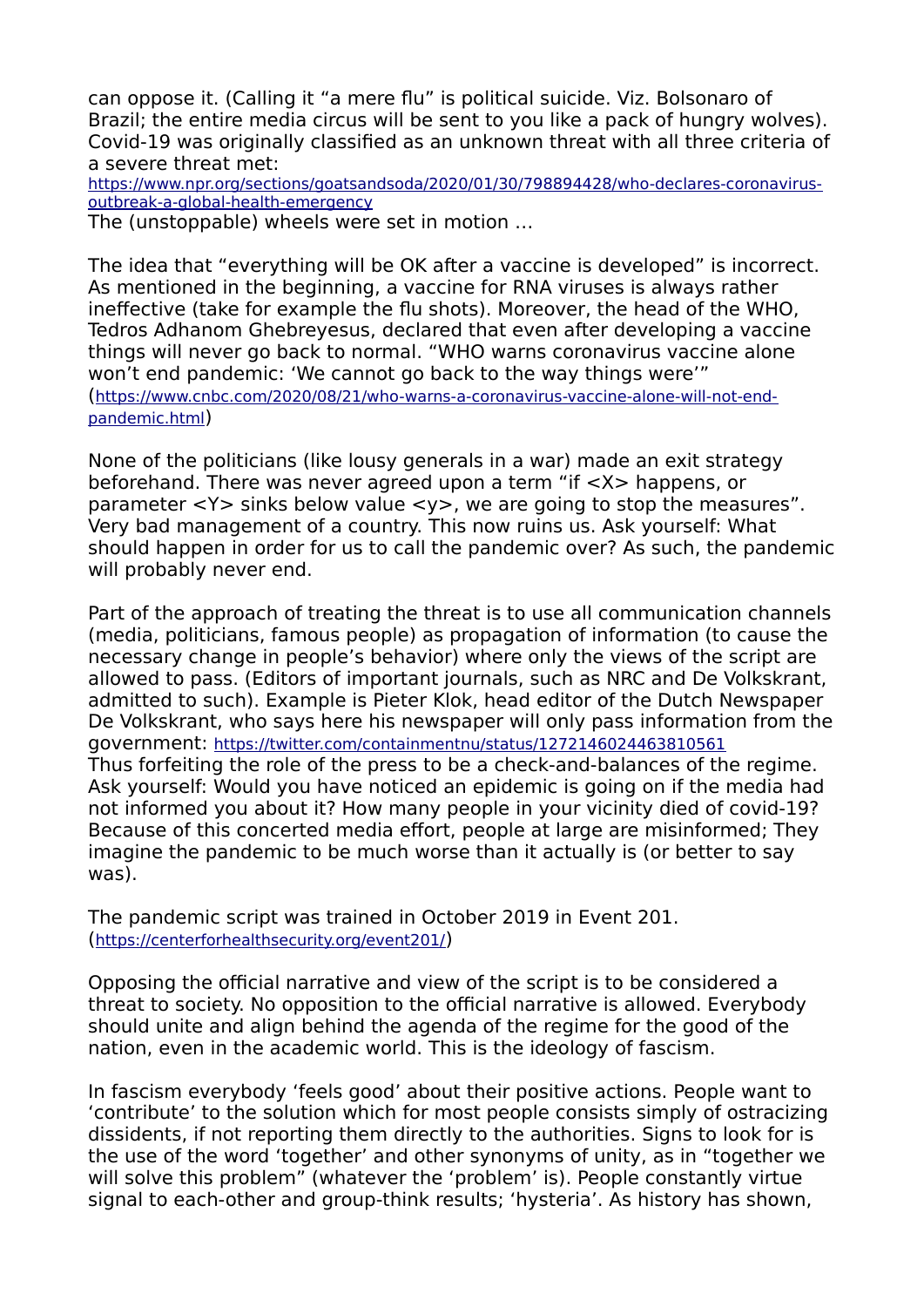such hysterical societies can commit the grossest atrocities, and history books, for centuries to come, will write about it. The Age of Madness.

Note: The measures are anti-constitutional; you cannot remove the unalienable rights of citizens for no good reason. People that are scared can voluntarily stay home (and stop receiving any salary, a small offer for their safety), or wear masks or any other piece of clothing they deem necessary for their health. To their heart's content. Yet, these people cannot force others to align with their beliefs and force them to stay home too or wear pieces of clothing in line with their religious beliefs, even if they have a 51% democratic majority. The Constitution is the antidote to madness of society and is not up for debate.

Therefore, leaders that enforce the measures should be trialed (Nuremberg style). People that obey the orders should be trialed too, according to the Nuremberg Principles:

# **Principle IV Fedit 1**

Main article: Superior orders

The fact that a person acted pursuant to order of his Government or of a superior does not relieve him from responsibility under international law, provided a moral choice was in fact possible to him.

This principle could be paraphrased as follows: "It is not an acceptable excuse to say 'I was just following my superior's orders"".

(source: [https://en.wikipedia.org/wiki/Nuremberg\\_principles](https://en.wikipedia.org/wiki/Nuremberg_principles))

Civil disobedience is justified if laws are unjust. That according to medieval philosopher Thomas Aquinas (1225-1274):

[https://www.lawteacher.net/free-law-essays/jurisprudence/aquinas-justifying-civil-disobedience-](https://www.lawteacher.net/free-law-essays/jurisprudence/aquinas-justifying-civil-disobedience-8362.php)[8362.php](https://www.lawteacher.net/free-law-essays/jurisprudence/aquinas-justifying-civil-disobedience-8362.php)

The political/industrial elite is planning a reform of the economy (to a communist-like system where the central polit bureau determines what is where and when consumed by whom). This is called The Great Reset (World Economic Forum).

<https://www.youtube.com/watch?v=8rAiTDQ-NVY>

The covid-19 pandemic comes in very handy for this purpose. (Remember Churchill).

Remember, politicians have a passion: they want to control society. (Just like a football player has a passion to score goals). Even if we assume they are benevolent in their actions (which is highly dubious according to the book "Political Ponerology" of Łobaczewski), thinking they know better what is good for us than we know ourselves, it takes nothing from the fact that, one way or another, they will use any opportunity they can to implement their agenda. ("Never let a good crisis go to waste", W. Churchill). The covid-19 scare is a very good opportunity. Ghebreyesus of the WHO: "World leaders and the public must learn to manage the virus and make *permanent adjustments to their* daily lives" (emphasis by authors). Note: Ghebreyesus has no formal education in medicine but is head of the World Health Organization.